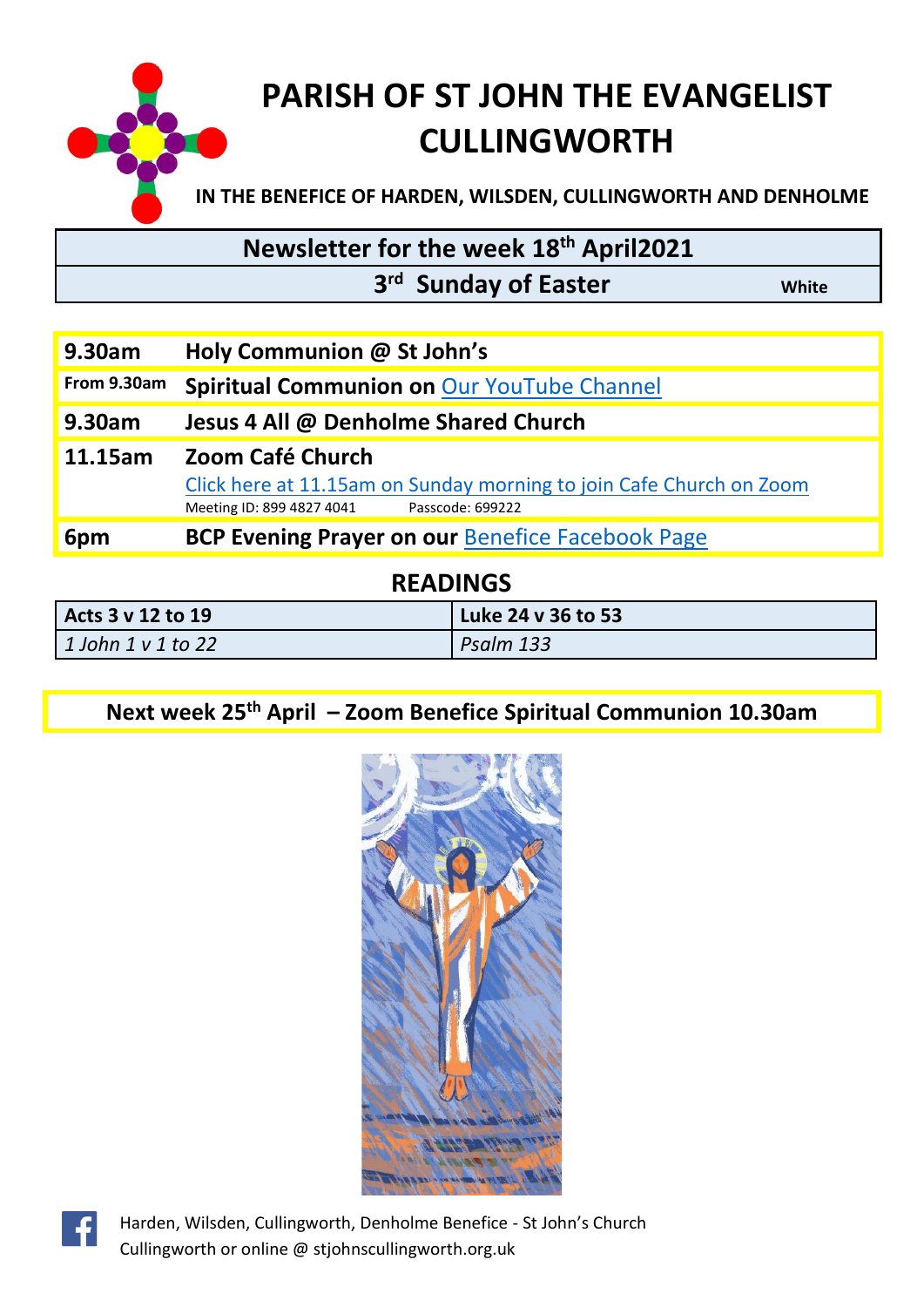#### **ACTIVITIES**

**Services during the week on the Benefice Facebook page or catch up.**

Morning Prayer at 8am Evening Prayer at 5pm Night Prayer at 9pm

**The church will be open for private prayer on Wednesday afternoon 2 to 3pm. You can also follow our Benefice videos on our YouTube channel.**



### **BENEFICE COFFEE MORNING 21st April**

Join us on Wednesday mornings at 11am on Zoom for a coffee and chat. It is a great gathering in the middle of the week. Come along and enjoy a bit of fellowship and friendship with a cuppa.

[Bring a cup of coffee and click here on Wednesday at 11am to join the Benefice Zoom Coffee Morning](https://us02web.zoom.us/j/85814555339?pwd=T2tVcDBuNGxUUDVoSXVUa25IOGJvdz09) Meeting ID: 858 1455 5339 Passcode: 547910

## **Quiz Night 21st April**

The Hansen's were the winners last Wednesday of a great quiz set by Richard. Chris and Jeanne Bendle will be setting the questions for us next week on Wednesday at 7.00pm. [Click here to join the Benefice Quiz on Zoom](https://us02web.zoom.us/j/85098439672?pwd=QnVyTTBlNGJ0d3JBV1o4TDNZWGhhUT09) 

## **THURSDAY PRAYERS ARE BACK!**

Do join the Zoom Prayer Time at 11am on Thursday 22<sup>nd</sup> April. [Click here on Thursdays at 11am to join our Benefice Zoom Prayer Time](https://us02web.zoom.us/j/83952757402?pwd=eEYrRGFkL3g1dzJLeUcvSDJueTlZdz09) Meeting ID: 839 5275 7402 Passcode: Spirit

## **BEAF (BRADFORD EPISCOPAL AREA FORUM)**

The next BEAF meeting will take place via zoom on Tuesday 20<sup>th</sup> April at 7:30pm. All are welcome to attend. The topic for the meeting is: **Stories of Hope and Resurrection: what has been growing in the darkness?** Join us to find out!

[Click here next Tuesday at 7.30pm to join the BEAF Zoom Meeting](https://anglican.us18.list-manage.com/track/click?u=fa93ab0e77f4a0cbdb37d7c37&id=29a0550646&e=f9b784339a)

Meeting ID: 829 6801 7968 Passcode: 314547

**The Revision of St. John's Electoral Roll will commence on the 17th April and close on the 1 st May**. If you are not on the current roll and who would like to be added, please ask Robert Smith for an application form.

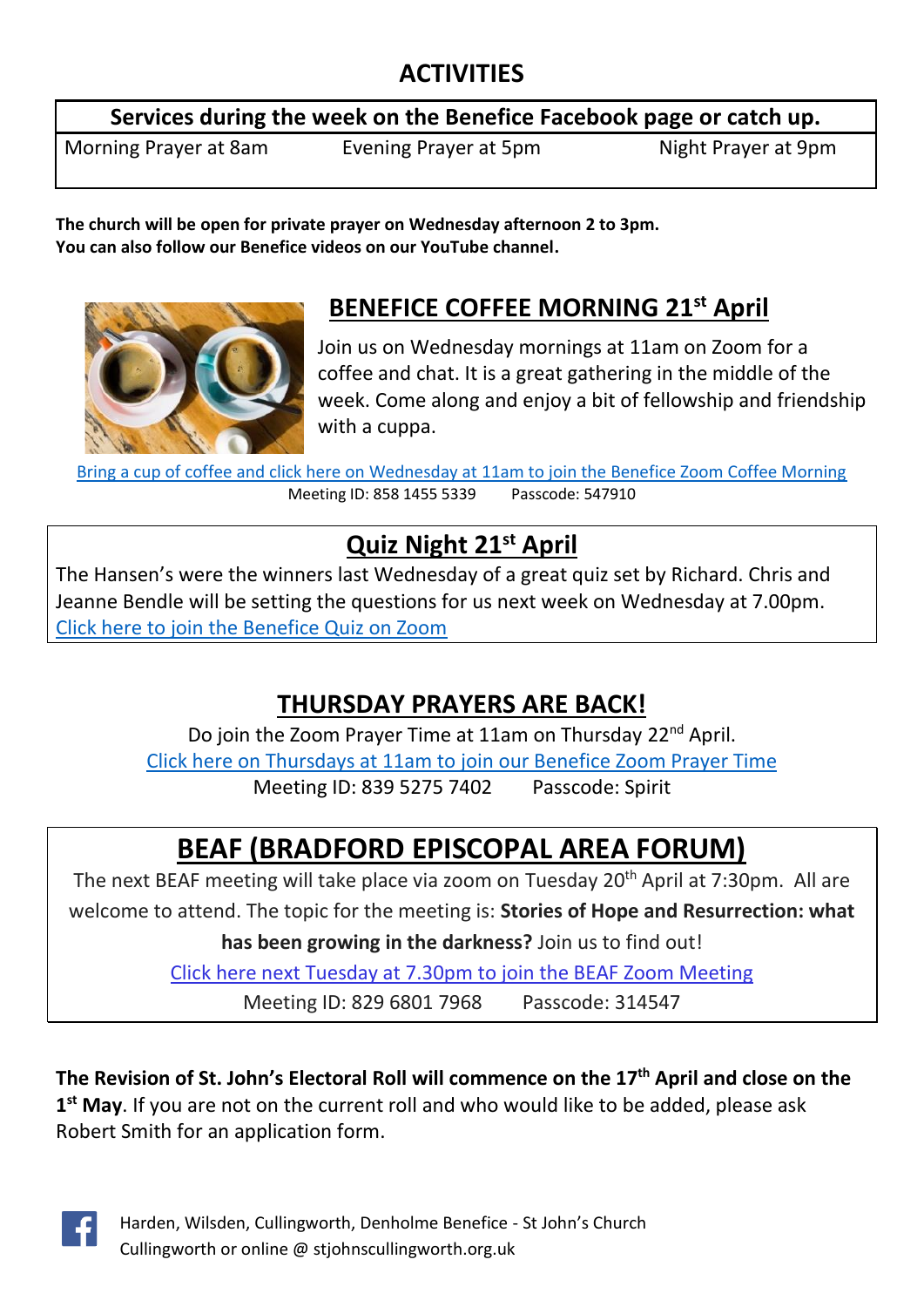#### **FUNDRAISING**

#### **CHARITY OF THE MONTH**

Money donated during April will support the work of **Sue Ryder - MANORLANDS**. Support Water Aid and change Lives. Give the gift of clean water. If you wish to donate, please can you make this to St Johns PCC (details below) add your surname and MANORLANDS as the reference.

## **THANK YOU!**

We are grateful to all those who continue to support the church financially. If you find that you have a little extra income and would be able to increase your giving at this time it would help our financial situation enormously.

#### **Donations or Regular Giving may be done by sending your gift to**

PCC of Cullingworth Parish Sort Code 20-45-14 account number 60703532. Please include your name as a reference, so we can thank you.



**You can scan this code to give a donation through "Give a Little"**

## easyfundraising feel good shopping

#### **EASY FUNDRAISING FOR YOUR ON-LINE PURCHASES**

If you register with easyfundraising.org.uk and state cause as Cullingworth St. John the Evangelist we at Church receive a % of what you spend.

#### **Neighbourhood Support Services**

For Cullingworth the Village Hall is the contact point and to access the service phone the Bradford Met Centre 20 01274 431000.

If you know of people who need food, we are an issuing agency for the Bingley Food Bank. If you need a food voucher, please contact:

Richard (01535 273758) or Helen (07788 848830)

If you are struggling with payment for utilities such as gas, electricity, and water, please contact your supplier in the first instance. Many have schemes in place for assistance. Yorkshire Water for instance has more than six different support pathways which provide both short- and long-term financial help to those struggling to keep up with payments.

Harden, Wilsden, Cullingworth, Denholme Benefice - St John's Church Cullingworth or online @ stjohnscullingworth.org.uk